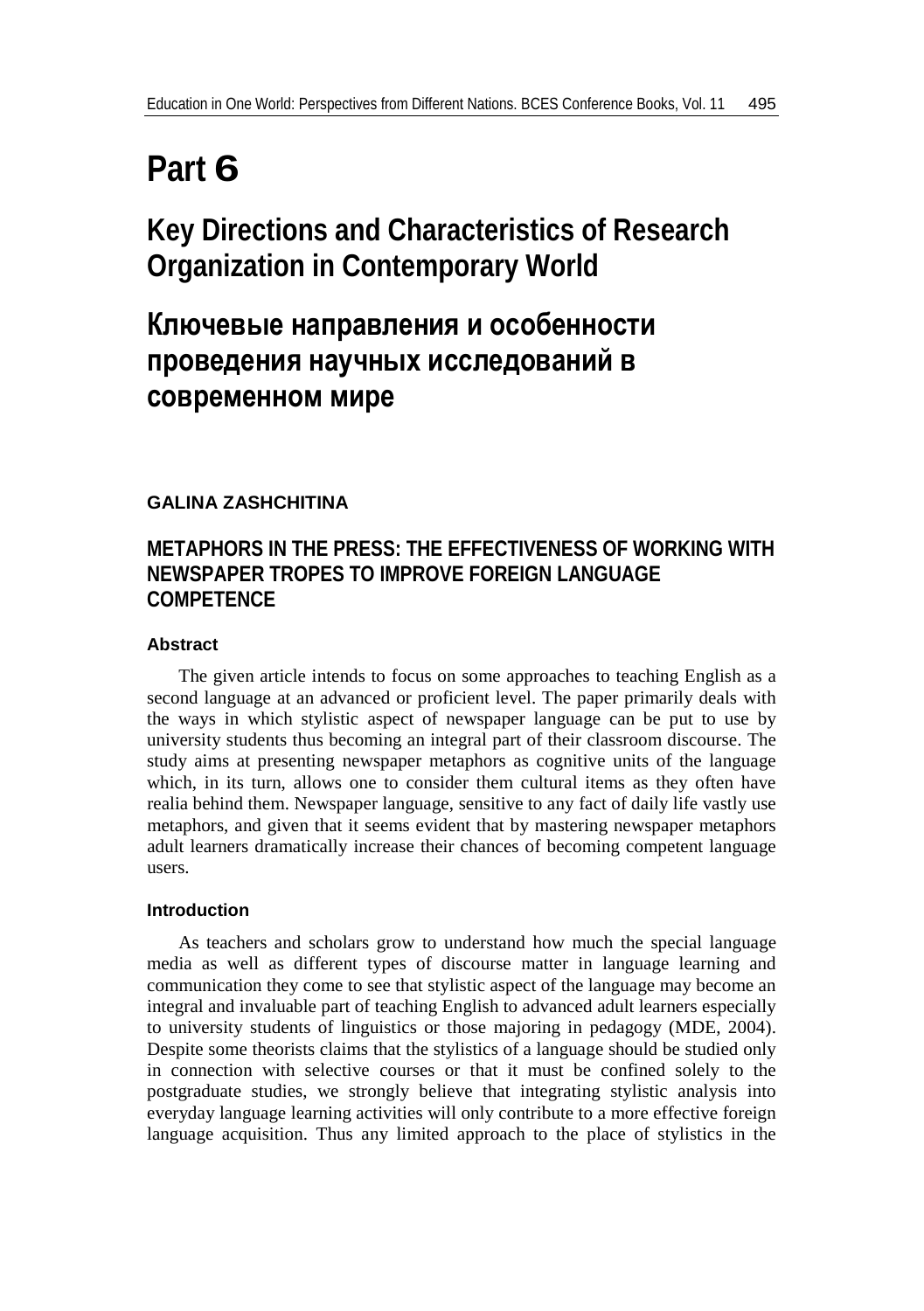English curriculum can no longer be fully accepted. We also tend to agree with McIntyre who considers the teaching of stylistics in further and higher education arguing that "for students to get the most from stylistics, it needs to be taught alongside core methodological principles from linguistics" (Jeffries & McIntyre, 2011; Jeffries, 2009). Given that and relying on the existing achievements in the field (Cameron, 2003), we think it possible to assume that by focusing more on stylistic analysis of news and feature newspaper articles' discourse university students can not only get an insight into how English works but master the techniques of non-literary texts analysis and interpretation, work out the mechanisms and strategies of compositional discourse patterns which in its turn will undoubtedly contribute to achieving excellence in English. University students of linguistics master a foreign language more conscientiously when analyzing it from stylistic perspective, starting with the whole text and then proceeding to the study of each detail within it. A student sees each part of the text, each line and word in context. And as the student becomes more sophisticated this knowledge becomes more sharply contrasted with naïve or purely participatory reaction.

#### **Stylistic aspect of metaphors in newspaper discourse**

The necessity to highlight the practical application of stylistic analysis of nonliterary discourse, namely that of newspapers and consequently, educating students of linguistics into this useful habit is predetermined by a number of reasons. As newspaper texts are widely available either in printed or on-line form, it is strongly recommended that teachers in the classroom should take every opportunity in encouraging their students to analyze the way various expressive means of the language are set to work in different texts, approaching the former not as purely decorative means but as those language units which can also help to succeed in what is called "a cross cultural communication". Thus tropes, such as metaphor can be of great help in shedding new light on the aspects of language which could previously seem vague and obscure to an untrained eye, of no more use than ornamental language units. It follows from the above mentioned that advanced learners of English must be encouraged to see that not only fiction writers but also newspaper journalists resort to figurative language in order to convey concepts originally developed by and addressed to a different audience (Di Bari & Gouthier, 2004).

Unfortunately it is not an uncommon situation when working with university students of English at Moscow State Linguistic University, the author of the study finds that they are eager to identify tropes and analyze their significance in all kinds of literary texts but are quite unwilling to do so when it comes to newspaper discourse. Newspaper texts are traditionally approached and treated by both teachers and students as ample sources of clichés and hackneyed speech patterns and the former consider them useful only in terms of the factual information they can give a student. The stylistic aspect of newspaper discourse is often disregarded and a search for tropes as well as their further analysis is often neglected, presumably as having very little practical use. There seem to be at least three (and in fact there are many more) comprehensive explanations for the problem: one is that students of English as a target language may have poor knowledge of the system of tropes existing in the language, another is that they are unaware of the possibilities that newspaper tropes offer in terms of language learning and what is more they do not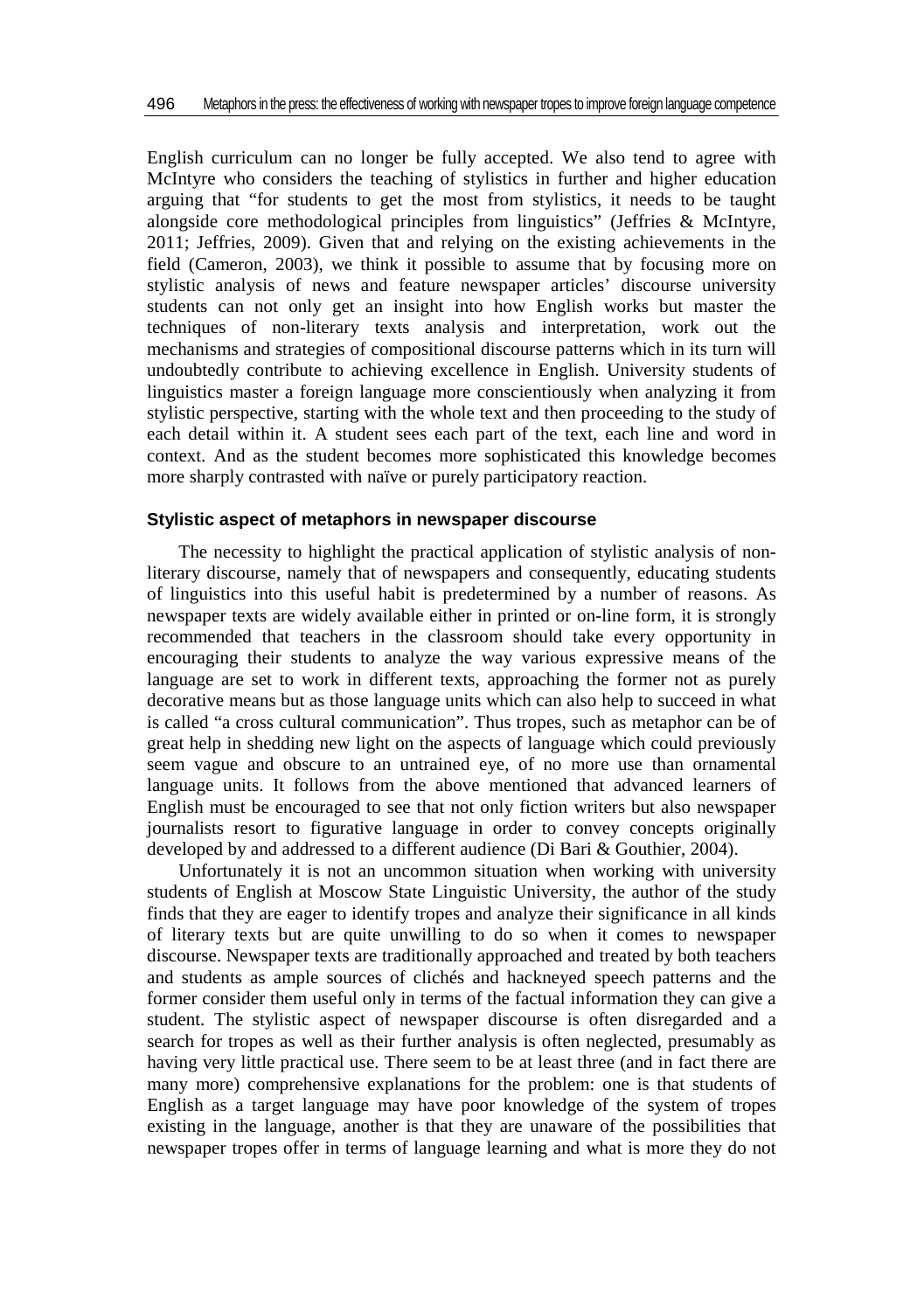see that by mastering newspaper tropes, metaphors in particular, they reduce the chances for cross-cultural miscommunication which is often the case "when a person of one culture", i.e. a native English-speaking journalist or reporter, sends a message using figurative language to "a person of another culture" i.e. a student of English (Adler, 1991).

Such close attention to the stylistic means of newspaper language is preconditioned by a number of reasons. First, it is the assumption that newspaper discourse is abundant in the data of versatile character which allows individuals to confront us not only with facts but also with an extensive range of stereotypes, norms and values which may seem unfamiliar or even alien to a person of another culture. Second, it is in newspaper texts and namely in feature articles that we observe subjective evaluation domineering over factual component or emotions taking over phenomena that seem rational. Objective reality is interpreted in newspaper discourse along two lines: explicitly through plain facts as well as implicitly through various language means among which such tropes as metaphor, based on imagery and interplay of meanings, are prevalent. Newspapers are known to react instantly to any daily event and with other types of mass media winning over the targeted addressee, newspapers are becoming increasingly competitive in presenting their opinion. (Richardson, 2006) As sources of metaphors are man and his pursuits, nature, history and mythology they become indispensable in representing all fields of man activity with a marked bias towards those concerning political, economic and social issues (Rodriguez Marquez, 2010).

#### **Discussion**

The author of the given paper believes that working out a number of classroom strategies one may try to bridge the gap between a fear of tropes and their effective decoding in newspaper texts which will eventually turn stylistic analysis of language means into an attractive challenge. First, it is highly recommended to focus students' attention on newspaper metaphors as, genuine and trite, they stand out conspicuously in the texts catching the students' eye. Thus, assisted by the teacher, they become aware of the fact that metaphors are the products of two-fold perception and not a displacement of words but the natural outcome of thought achieved by comparison. It is always a result of some creative process at the background of the text as a whole. What is more, the students start to see that in case of metaphor we get a fusion of things that are brought together. The degree of fusion may be different and it depends very much on the syntactical function of metaphor. Second, the author suggests that at this stage teachers should not only get their students into the linguistic nature and properties of metaphor, but work out activities that will allow the students to see the way metaphors work in newspaper texts primarily as tools serving the purpose of encoding the message produced by the sender. Decoding, in its turn, may require some mental effort on their part, as metaphors are complex cognitive units (Semino, 2008; Wikberg, 2004). It is also believed that a number of theories of metaphor such as those worked out by Lakoff & Johnson (1980) or Turner (1991) can be of help for those teachers determined to motivate their students into decoding newspaper metaphors, as according to the given views of Lakoff & Johnson (1980), metaphors can help us define and construct the reality "as the concept is metaphorically structured, the activity is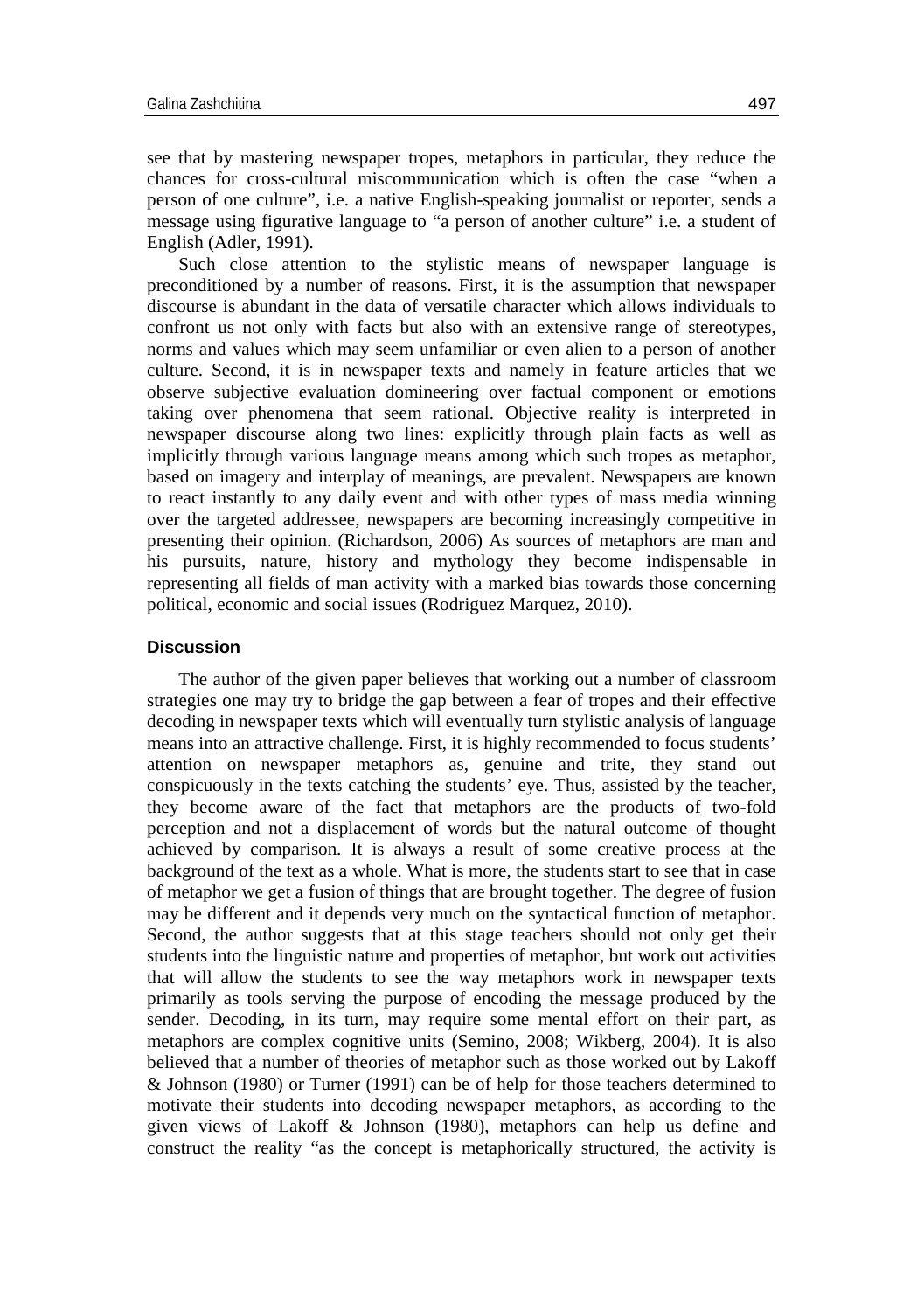metaphorically structured, and, consequently, the language is metaphorically structured".

Classroom activities for students can be arranged starting from the simplest tasks and then gradually increasing the level of difficulty which can be suggested next to each activity heading. (Harmer, 1991) The teacher prepares examples of metaphors, borrowed from a number of quality newspaper texts, referring to man's activity as well as samples of metaphors which often personify political and economic reality. The students are encouraged to analyze and interpret these metaphors and do some follow-up activities which include spotting and highlighting metaphors in newspaper articles and headlines on their own as the teacher controls feedback giving the clues if needed. For example, the students can be offered a headline:

School Budget Cuts: Careers Advice, Music and Art among First Casualties (The Guardian, 2010)

The follow-up activities may read as follows:

1. Look at the following headline and elicit a metaphor. Say to which spheres of human activity (war, games, competition, sports, etc.) it may refer to? What makes you think so? Can you guess the content of the article judging from its headline?

If the students experience any difficulty in decoding the idea behind the metaphor in the headline, the teacher should provide them with the context to form the background for a better understanding.

After the students familiarize themselves with the contents of the article, another set of tasks checking comprehension can follow:

2. Comment on the author's intention behind the metaphor. Do you think this metaphor is effective enough? Give reasons explaining the author's choice of language means to express his opinion that way. What are the ways in which the idea expressed by the metaphor in the headline is further developed or explained in the body of the article? Translate the headline into your language. Focus on the changes you have to make to keep the image/concept unchanged.

In addition, a number of various tasks can be produced, aimed at a closer and more demanding analysis of newspaper metaphors. For instance, the whole article or an extract containing a prolonged metaphor can be offered to students' attention. As we know, a prolonged metaphor is not confined to one image but involves a number of contributory images. It is obligatory on the teacher's part to decide whether these supporting images as well as the central one should be italicized or highlighted in the text such as that:

The great EU *power carve-up* has begun. It is *a battle fought* with high-flown rhetoric, backroom horse-trading, "strongly worded statements", audacious leaks to the press and brinkmanship. *The battlefield* is a staid debating chamber at the European Parliament in Brussels and there is *not a tank or a pikestaff* in sight. Twenty first century Europe prefers jaw-jaw to *war-war* (The Guardian, 2003).

As students' competence grows the tasks can become more challenging with all the clues to both the central image metaphor and the supporting ones removed from the text. The follow up activities can involve such tasks as retelling the text, translating metaphoric structures, explaining the choice of expression or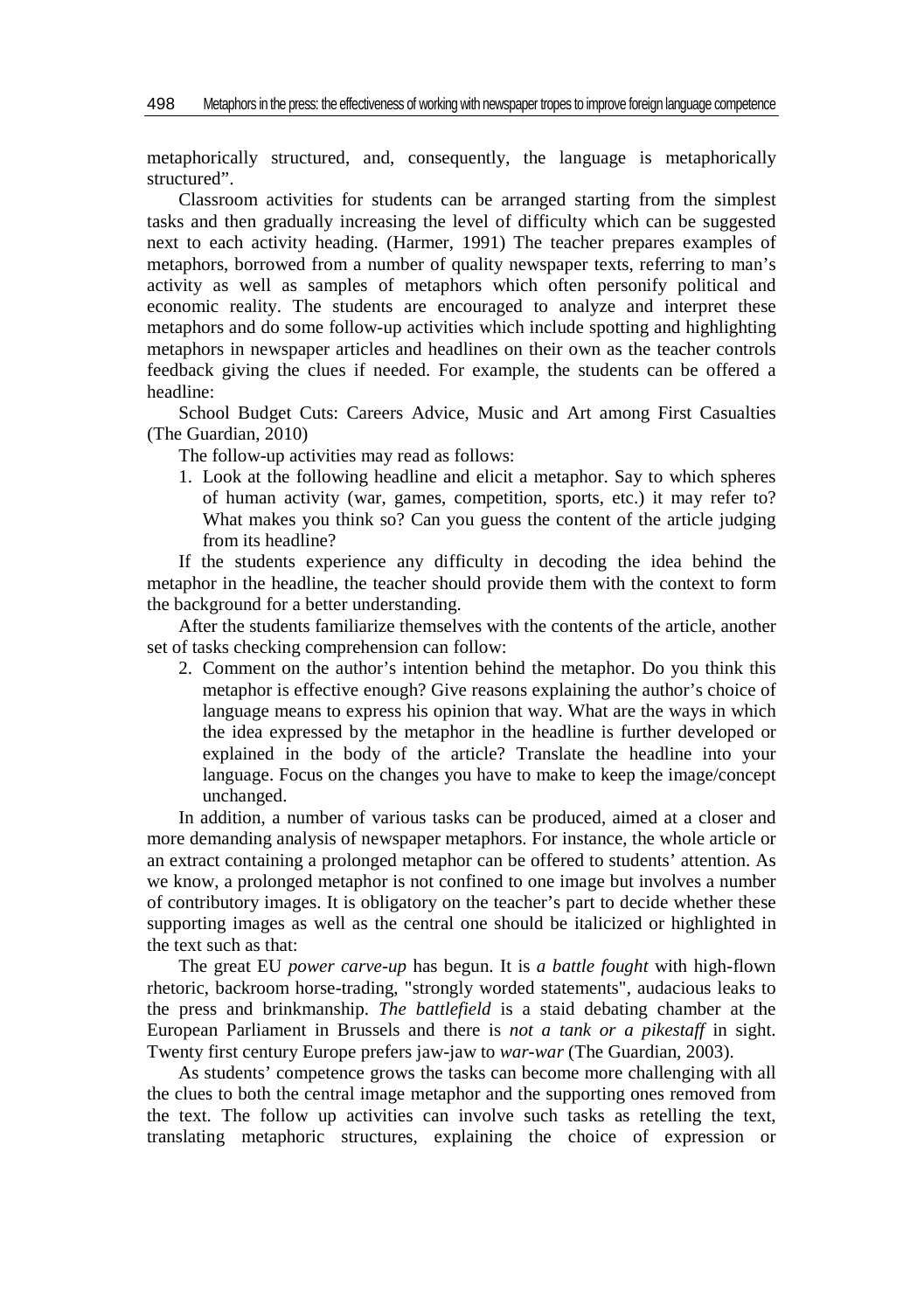commenting on the pragmatic aspect of the metaphor and its role in the text. The teacher can also create some additional tasks for further practice in decoding metaphors, and offer activities aimed at dealing with metaphors viewing them as effective tools of political influence. The students can be asked to figure out what type of realia – those culture specific elements, which are often abundant in politicians' speeches all over the globe – are behind the metaphors present in the text in question. The number of such tasks depends on students' language proficiency and is an option.

#### **Conclusion**

In this article we have discussed the importance and a method of teaching to perceive and decode newspaper metaphors, which, we assume, can be effective in teaching some other tropes, such as metonymy, periphrasis or simile observed in newspaper texts. We have briefly outlined the ways of getting students of English as a target language to practice their skills in practical application of their knowledge of stylistics. The types of tasks which can be set, communicative activities designed to monitor the progress made and to motivate the students, as well as the speed expected from the students, are subject to any change depending on the kind of feedback a teacher wants to get from the students. We imply that further, more detailed research into the matter is needed. It should be mentioned though, that the applied method may prove effective only on condition that the listed activities are introduced to students on a regular basis.

#### **References**

- Adler, N. J. (1991): *International Dimensions of Organizational Behavior* (2nd Ed.). Boston, MA: PWS-KENT Publishing Company. pp. 63-91.
- Battlefield Europe, *The Guardian*, 25 April 2003 Available at: [http://www.guardian.co.uk/](http://www.guardian.co.uk/world/2003/apr/25/eu.politics) [world/2003/apr/25/eu.politics](http://www.guardian.co.uk/world/2003/apr/25/eu.politics) (date of access: 12.08.2012).
- Cameron, L. (2003): *Metaphor in Educational Discourse*. London: Continuum.
- Di Bari, M. & Gouthier, D. (2002): *Tropes, Science and Communication*. ISAS. Available at: http://www.danielegouthier.it/home/wp-content/uploads/2009/10/gouthierJCOM0301.pdf (date of access: 27.10.2012).
- Harmer, J. (1991): *The Practice of English Language Teaching*. London & N. Y.: Longman Group UK Limited.
- Jeffries, L. & McIntyre, D. (2011): *Teaching Stylistics*. Basingstoke: Palgrave Macmillan.
- Jeffries, L. (2009): *Critical Stylistics: The Power of English (Perspectives on the English Language)*. Basingstoke: Palgrave Macmillan.
- Lakoff, G. & Johnson, M. (1980): *Metaphors We Live by*. London: The University of Chicago Press.
- Michigan Department of Education. Michigan State Board of Education (2004): *Michigan English Language Proficiency Standards for K-12 Schools*. Available at: [http://www.michigan.gov/documents/English\\_Lang\\_153694\\_7.\\_Proficiency\\_Standards.pdf](http://www.michigan.gov/documents/English_Lang_153694_7._Proficiency_Standards.pdf) (date of access: 11.11.2012).
- Richardson, J. E. (2006): *Analysing Newspapers: An Approach from Critical Discourse Analysis*. Basingstoke: Palgrave Macmillan.